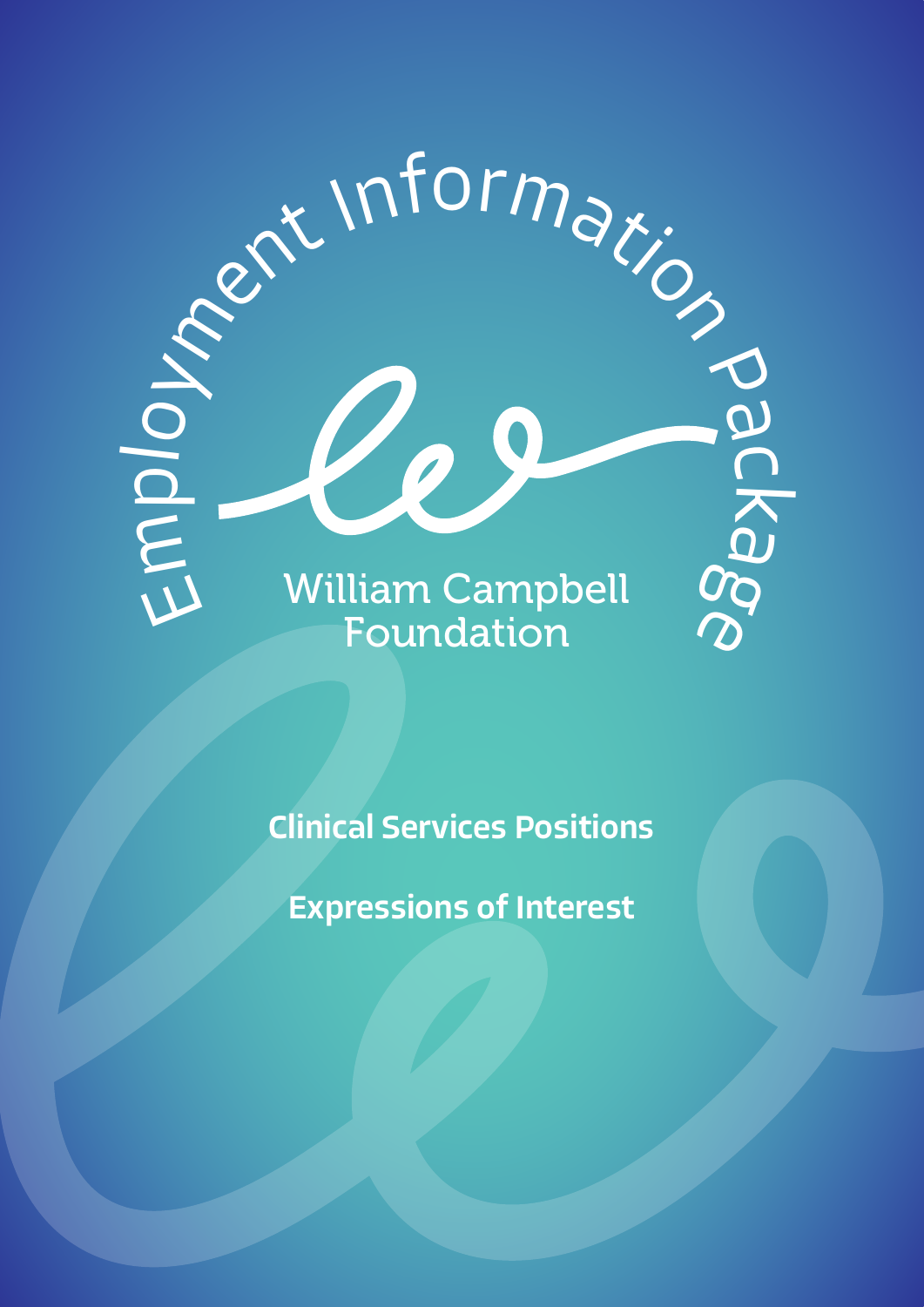#### When asked what William Campbell Foundation does well, our staff say:

"WCF always listen to children and young people and make decisions with their best interests at heart"

"We embrace change that benefits the lives of children, young people, families and carers"

"We have a great chaplaincy program and dedicated caseworkers"

"WCF provides flexibility for staff needs and is family oriented"

"I have always felt valued, supported and welcomed"

William Campbell Foundation (WCF) is a not for profit Christian organisation that provides a range of services, including permanency support programs for children and young people. Additionally, WCF delivers therapeutic services to children, young people, individuals and families.

Us

WCF is committed to child safe practices and permanency outcomes for children and young people in care to provide a positive, safe and healing experience that addresses trauma, attachment, self-regulation, culture and community needs.

At William Campbell Foundation, we take pride in our respectful and diverse workplace culture, which supports and creates opportunities for Aboriginal and Torres Strait Islander people for the benefit of children, young people, individuals and families. We value the unique skills, experience and knowledge that Aboriginal and Torres Strait Islander people contribute to the workplace, and encourage Aboriginal and Torres Strait Islander people to apply for roles within our organisation.

We are committed to being an equal opportunity employer. All applicants who meet the criteria will receive equal consideration for employment, without regard to race, age, gender, marital status, sexuality, religion, disability, age, or political opinions.

WCF has a range of attractive benefits to joining our Clinical team, including:

- Part-time or Full-time hours
- Focus on work/life balance with the option for flex leave for full time positions
- Generous remuneration with salary sacrifice options, reducing taxable income
- Resources and supports to help you achieve great outcomes for the people we support
- Collaborative and committed Management and Staff

Working With

Bill Campbell, OAM, JP

- Free confidential counselling services through an Employee Assistance Program
- Regular and ongoing training and upskilling to assist you in personal development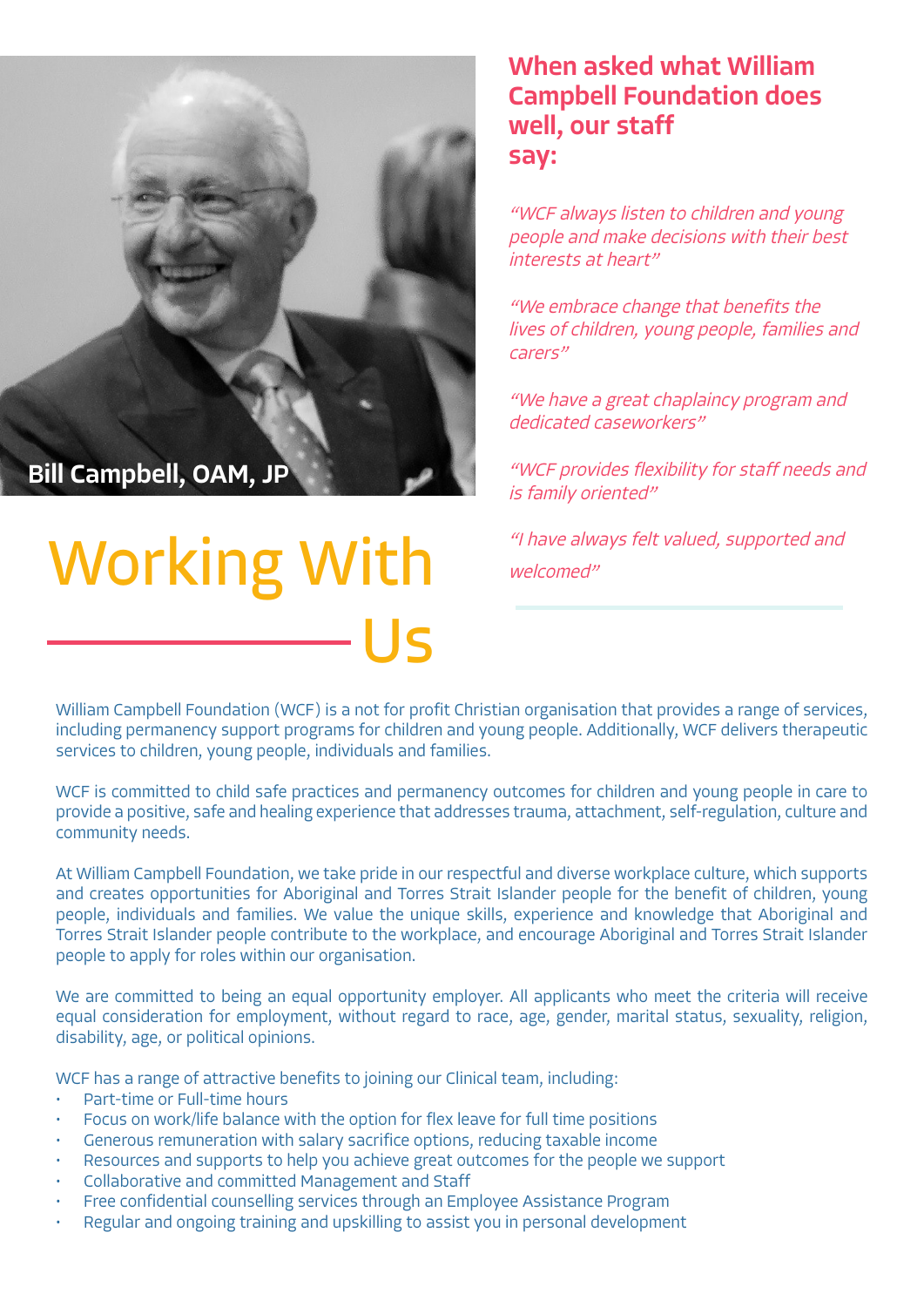# Program & Position

WCF's Clinical Services Team is a dynamic and growing team, responsible for providing strengths based, therapeutic supports and clinical interventions to children and young people in ways consistent with the vision and values of William Campbell Foundation. We are currently taking Expressions of Interest from qualified Occupational Therapists, Social Workers, Speech Therapists and Psychologists to continue to grow our multidisciplinary team.

# Key position responsibilities

- Work collaboratively with William Campbell Foundation caseworkers, Department of Communities and Justice (DCJ), as well as other stakeholders in identifying, supporting and achieving outcomes for children and young people.
- Have a working knowledge or desire to learn about the ARC Therapeutic Framework, with a particular focus on how this model guides work with Children, Young People and families.
- Support the delivery of collaborative therapeutic supports and interventions, with respect to the culture and context of each individual child or young person's circumstances, inclusive of family and community.
- Possess a comprehensive understanding of child development, including knowledge of the context and impact of issues arising from children and young people being placed in out of home care.
- Understand and implement evidence based, best practice therapeutic interventions through overseeing assessments, including identifying appropriate service models for clients with challenging or offending behaviours and complex needs.
- Possess highly adaptable communication skills and the ability to address difficult issues in an appropriate and respectful manner, whilst providing expert assistance and advice to team members.
- Possess the skills to develop and maintain effective working relationships with other WCF Staff and internal programs, referral agencies and external service providers.
- Ensure all required paperwork is consistent, comprehensive and meets the required standards set by the Office of the Children's Guardian.
- Model ethical and appropriate practices that are responsive to the changing needs of children, young people, families and individuals.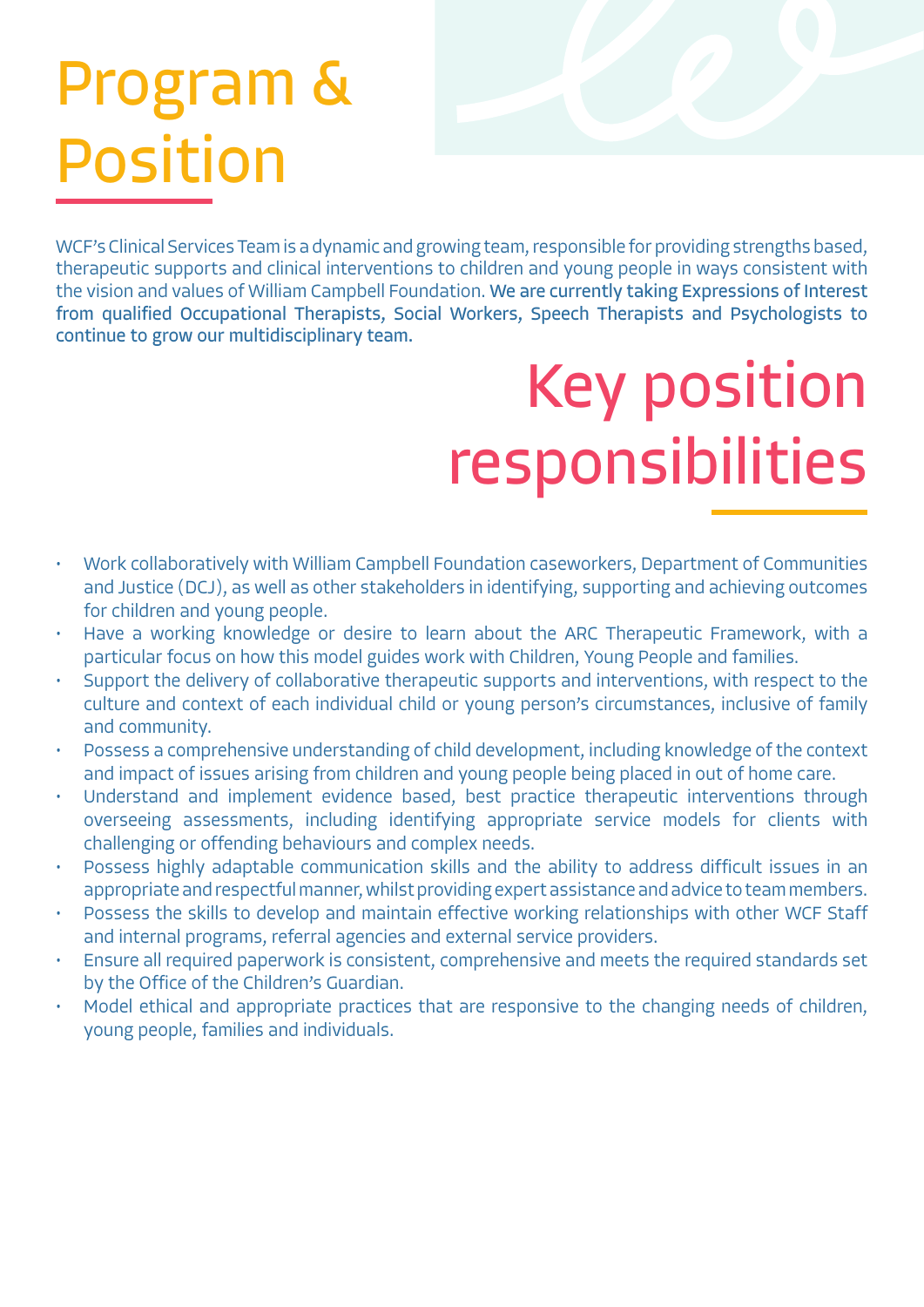## How to apply

If this sounds like the position for you, please express your interest by emailing

### **jobs@wcfoundation.org.au**

and include a copy of your current resume.